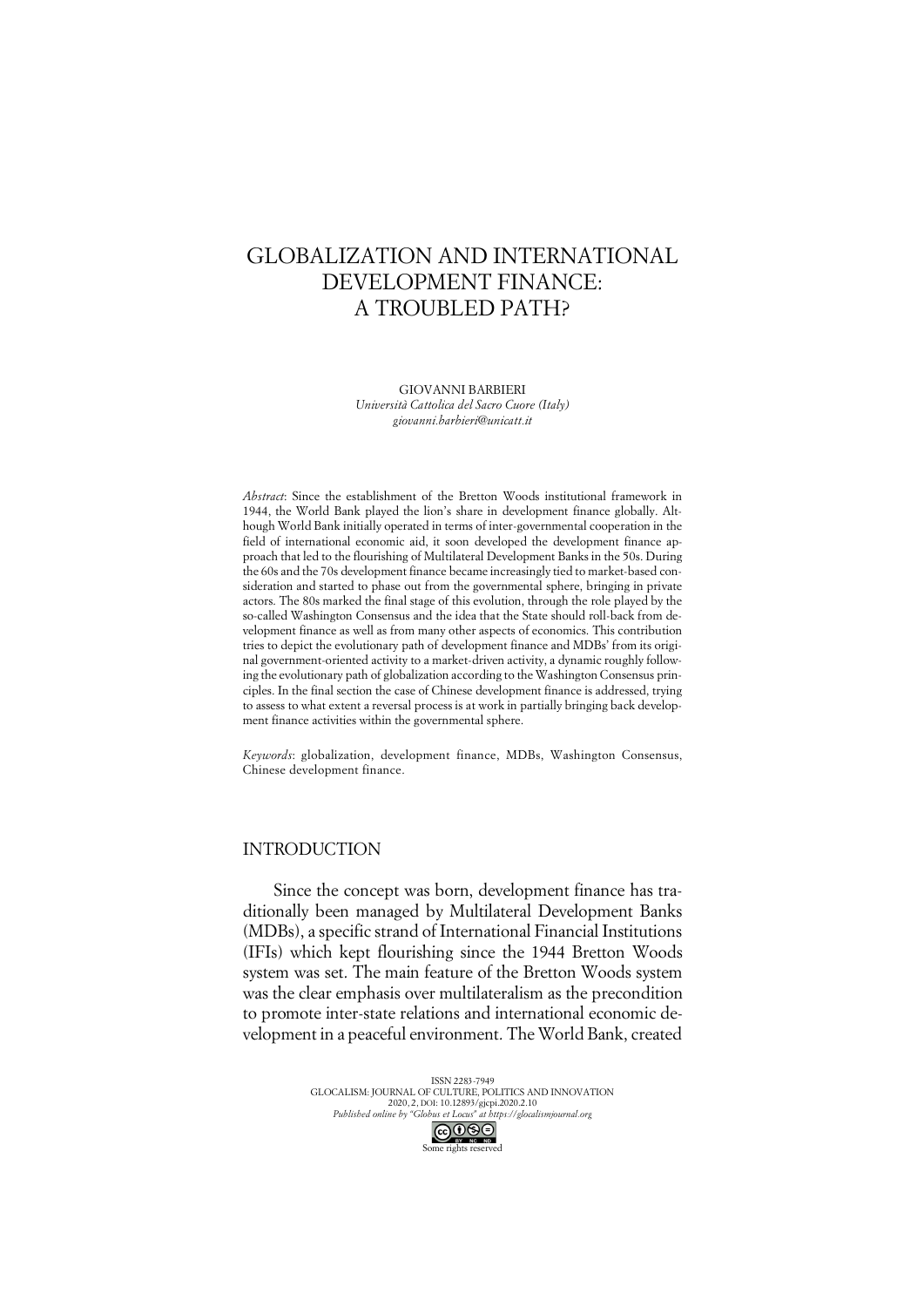in 1944, can be considered as the vertex of the institutional architecture of development finance within the Bretton Woods system, even if development finance was then a relatively missing concept in the economic debate. When the World Bank was established, development and development finance were not part of the mission of the Bank that, instead, was conceived as the tool through which wealthy States should have directed economic aids towards the poorer and underdeveloped states of the International Community. In the post-war world, government-led development was a key concept in economics. The role of private finance and entrepreneurial activity in promoting economic development was neglected and understood in terms of a marginal partner. That was due to a highly unstable international political environment, where western governments were still influenced by the heritage of the 30s Great Depression and the confrontation with the socialist model of economic development. Whole economic strategic sectors (heavy industries, transport, communications) were then subjected to State regulation and the economic activity of those sectors was influenced, if not subsidized, by Governments' economic intervention.

# FIFTY YEARS OF WORLD BANK-LED DEVELOPMENT FINANCE

In the field of international economic development aid, this resulted in a huge streamlining of public finance going through the channels of the World Bank, the International Bank for Reconstruction and Development, the International Financial Corporation (IFC) and the International Development Association (IDA).

That was as well the rationale for the implementation of the Marshall Plan, which was based on inter-governmental agreements. The success of the Marshall Plan in boosting the postwar economic recovery of Western Europe heavily affected the implementation and institutional design of development finance in the 50s, but it soon became clear how that model would have been limited in its effectiveness outside Europe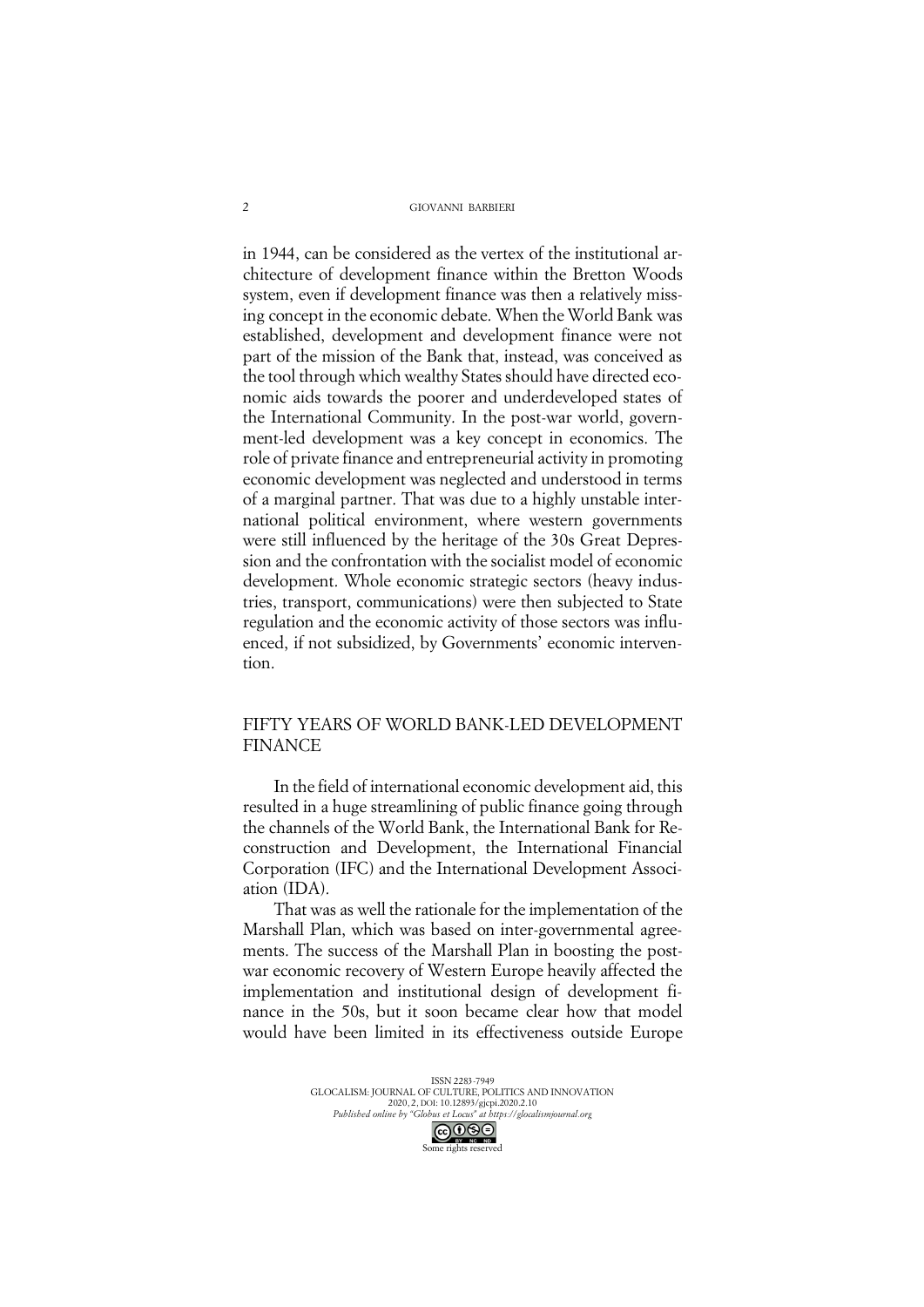and, in general, outside the developed world. The Marshall Plan's limits were evident with respect to, in particular, one main issue area: the strength of local institutions. The European economic recovery had been rampant, but it was still not clear to what extent that was due to the Marshall Plan itself or to the capacity of European Government to effectively channel the stream of international finance that was flooding their economies. Moreover, European countries had a strong institutional capacity, which led Marshall Plan officials to discard any idea of proposing any sort of institution building programs in those countries. The World Bank subsumed all these lessons from the successful experience of the Marshall Plan, and tried to replicate the "modus operandi" on a broader base, but is soon became clear how its structure was uneffective in addressing the needs of all its members. The most evident circumstance was the impossibility for poorer countries to afford the cost of the Bank's financing, which were set near the market level according to the IBRD borrowing rates on the international capital markets.

Following a multilateral negotiation among United Nations members, a new institution was created in 1960 under the name of International Development Association (IDA). It was framed as an agency of the IBRD, based on the World Bank working style. Its mission was to give financial assistance to poorer countries through a fund administered by the IBRD and financed by donor countries, lending at highly concessional rates. By that time, the World Bank started its development finance assistance activities on a broader base, bringing poorer countries within the boundaries of the International Financial Assistance framework.

Incidentally, other IFIs started their operations, reflecting the growing need for alternative ways of financing development depending on a geographical base. That was the case for the creation of the European Investment Bank (EIB) in 1958, the Inter-American Development Bank (IADB) in 1959, the African Development Bank (AfDB) in 1964, the Asian Development Bank (ADB) in 1966.

The birth of such different IFI's, that actually were Multilateral Development Banks, although not alternative to the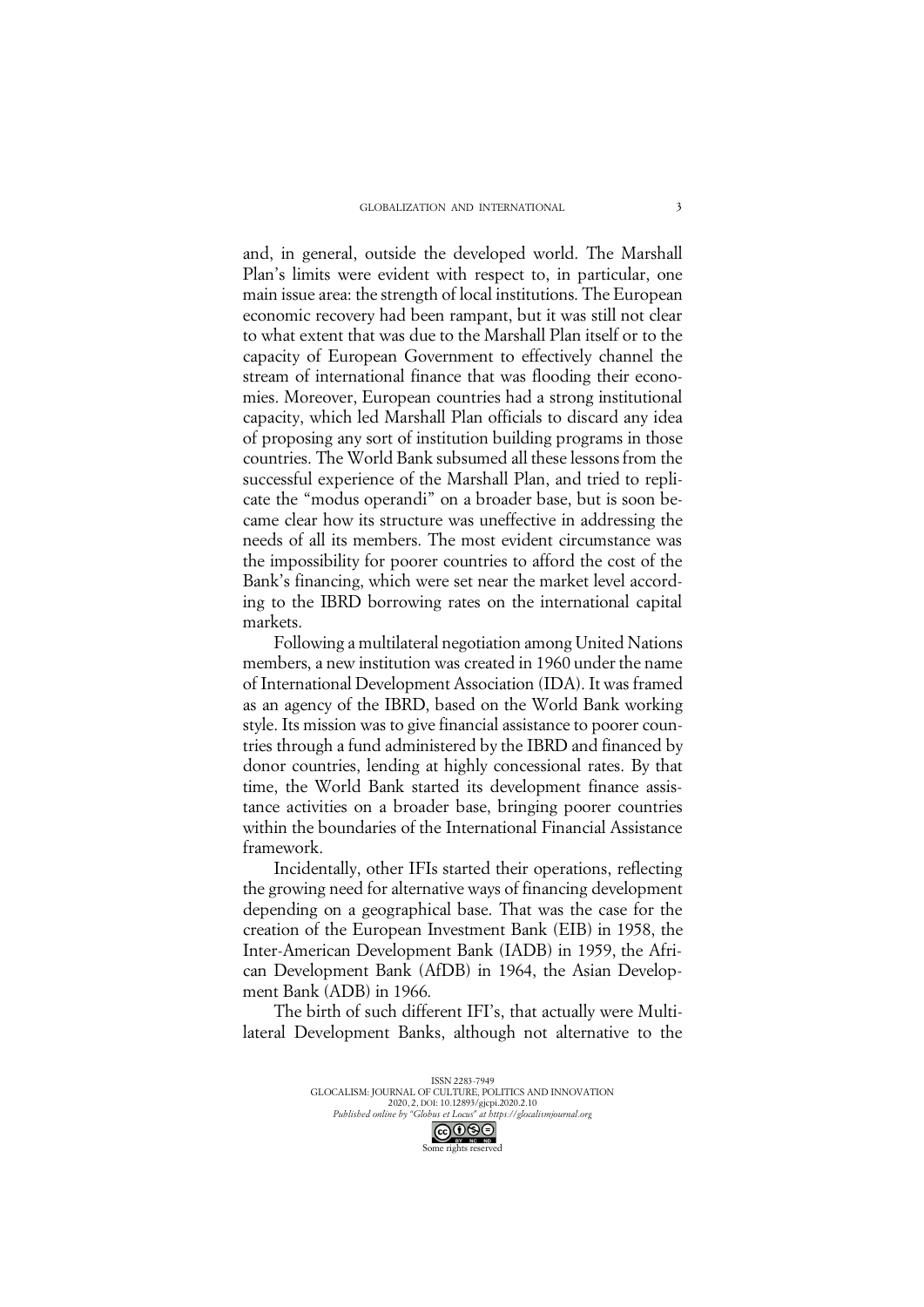Bretton Woods spirit revealed the emerging need by different countries for alternative models of development finance schemes. Notwithstanding the central role that the World Bank group kept playing on the international stage, the decades from the 50s to the late 70s significantly marked a steep evolution in the way how development finance was understood and in the way how governments' intervention should have took place. In fact, it was the moment where the MDBs system started to be populated by regional development banks, each tackling regional-based development challenges and developing an own expertise in their field of activity.

### THE TURN IN DEVELOPMENT FINANCE

The consolidated belief in the post-war assumption of the effectiveness of governmental intervention in the economy, a circumstance neglecting the role of private intervention, started to cripple after the 70s, when it became clear how State intervention in the economic life produced heavy distortions and large cases of inefficiency. It also brought the World Bank to react to its lending model, based on heavy governmental guarantees even when the lending was directed to large private companies. That model was largely assumed by the Bank during the 60s, with the large infrastructure projects financing, and the 70s, when it set the model of "policy-based lending", trying to correct the distortions of State intervention by conditioning the concession of financial assistance to the fulfilment of specific policy adjustments by recipient States. It was the time of the progressive consolidation of the so-called Washington consensus, that occurred during the 80s and that was based on a set of economic principles according to which private intervention should have be given more freedom and State intervention should have retrenched. The Washington consensus was quite the opposite of the post-war consensus on State-led economic growth, which effectiveness had been put in question by the successful cases of those countries where private sector had been set free to take an active role in the economic life of the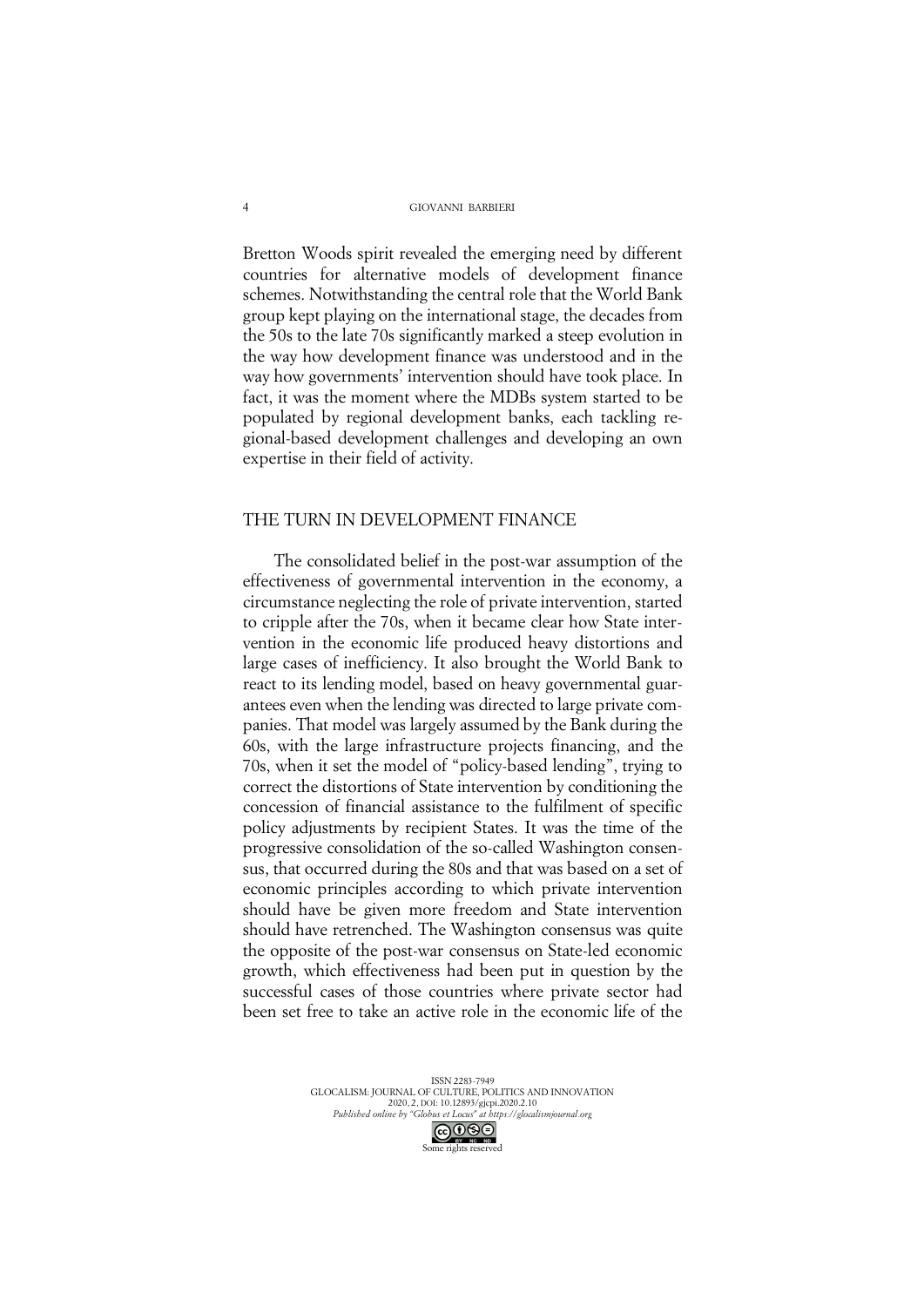State, as it occurred in such countries like Singapore, Japan and Taiwan.

The turn occurred when the development of the Washington Consensus pushed the World Bank to radically change its orientation towards the financing of public companies and financial institutions (usually realized with the counterpart of commercial regulations). Since the 80s, the World Bank started to promote large-scale privatisations of public companies in the recipient countries and to bring private actors in for the implementation of middle to large scale infrastructural development projects. In parallel, Multilateral Development Banks, since the end of the 80s and during the 90s started to finance private led investment projects, particularly in the so-called emerging markets, favouring the transition from a State-led economic growth to a market driven economic growth model. Although this transition proved effective in fostering economic growth and development in certain countries, it strived to fulfil the objectives of development and economic growth in many other emerging and developing countries, mainly because of the weak institutional environment that prevented financial flows to produce the desired effects in terms of country development targets. This proved to be particularly true in South Asia, where IFI's like the World Bank have been growingly involved in supervisioning how borrowed money was streamlined and monitoring the procedures of local financial institutions. The real problem with these countries was the lack of strong institutional capabilities (North 1990) that the World Bank tried to tackle by redefining its practices in project financing and monitoring. To this respect, the WB started to offer a "bundled" service made up of both finance provisioning and advising services. This trend, which grew steadily in the 90s, has been greatly fostered by the role of "diversification" in the field of development finance, where private equity and finance started to assume a growing position.

Particularly in East Asia, during the 90s, long-term finance aid to public-sponsored investment projects declined from 60 per cent to 15 per cent (World Bank 1998) while private investments grew very selectively in a small group of developing countries. That was exactly the effect of the combined action of two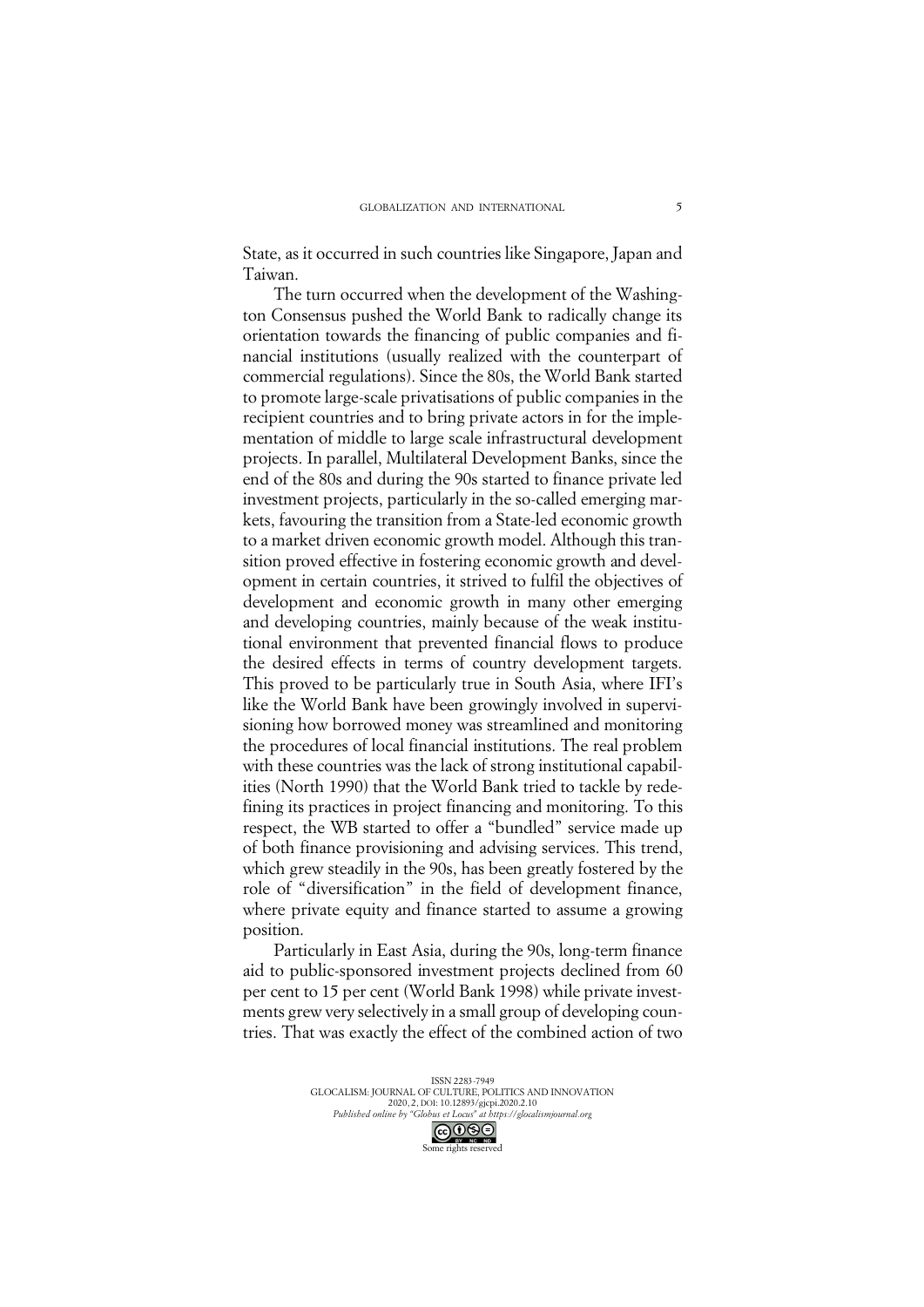dynamics: the emergence of new private financing sources and the rolling-back of the role of the State, especially where poor public institutional capabilities where replaced by local large private firms involvement in development projects.

# FROM "WASHINGTON CONSENSUS" GLOBALIZA-TION TO PLURALIST MULTILATERALISM

The Washington Consensus came as well with a renewed international environment under the request for a new international economic order. Not casually, the 90s and the first decade of the XXI century have been dominated by great shifts in the international economic order as testified, among the other things, by the result of some WTO negotiation rounds (the Uruguay Round and the Doha Round). The dissolution of the Soviet Union, in particular, removed the last barrier to further steps in global integration of markets and for the development of many standards in many global governance issue areas. The last decade of the XX century and the first decade of the XXI century have been the stage of the deepening of the marketdriven globalization, according to the Washington Consensus recipe. In the field of development finance, IFI's like the WB and regional MDBs had to cope with such adjustments, by fine tuning their lending policies according to growingly selective financial environments. Intergovernmental IFIs like the WB, while becoming a global point of reference in the field of best practices and project finance design, started to face the growing competition of the financial markets, oftenly lending at more competitive rates than those of the Bank itself. Moreover, borrowing countries experienced easier direct access to private finance, leading IFI's and the WB to reduce the volume of lendings for infrastructure projects and to diversify their services, focusing more and more on policy advising and institutional framework enforcement. All these trends reflected the tendency of the 90s to direct development finance towards a market driven dynamic, where returns on investments were the main rationale for IFI's operability. The growing role of private finance and the subsequent selectivity in the financing decisions

> ISSN 2283-7949 GLOCALISM: JOURNAL OF CULTURE, POLITICS AND INNOVATION 2020, 2, DOI: 10.12893/gjcpi.2020.2.10 *Published online by "Globus et Locus" at https://glocalismjournal.org*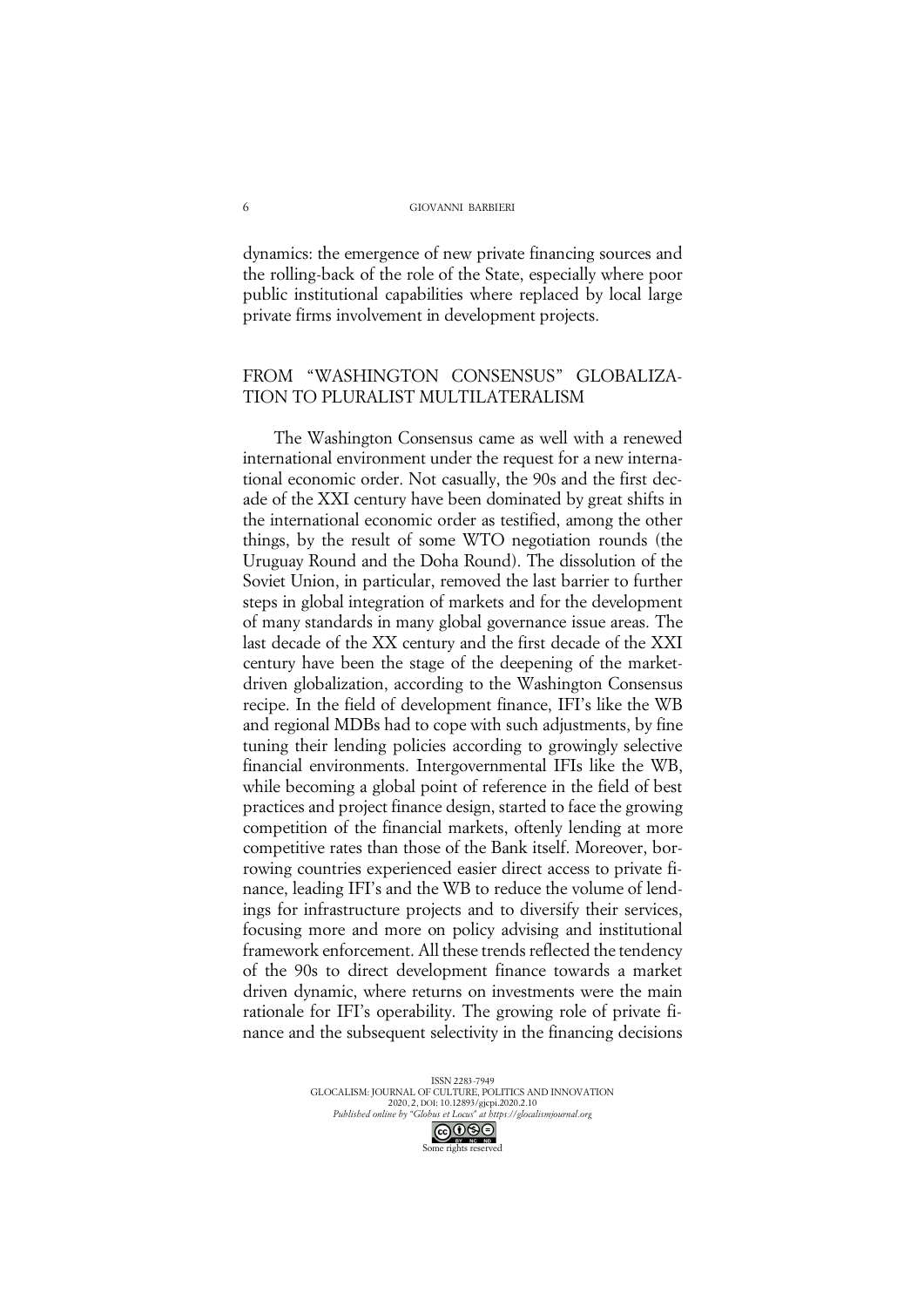lead the development finance environment of IFI's to focus on brand new tasks, like the WB did becoming the most global credited multilateral financial institutions in providing advisory, assistance and policy designing services. This has been the result of the growing pressure on prices (Lindbaek et al. 1998) which brought in competition within the development finance policy area. As a result, private finance privileged those area of intervention where returns on investments where sure and reasonable, which usually concentrated in a restricted group of emerging countries with specific demographic trends, medium to high industrial performances and strong economic outlooks (e.g. the BRICS). Many developing and emerging countries were still excluded from private equity and private markets investments, and kept being forced to rely on the assistance programs of the WB, which was the only IFI capable of coping with the comparatively higher costs of intervention in certain areas of intervention, with respect in particular to supervisioning and designing tasks. All these changes came at a price.

The 2008 financial crisis definitely closed the circle, showing how development finance was a too high sensitive sector to be left to the only criteria of profitability and mainly governed according to a "Western" understanding of the issue areas of economic growth and international stability. This proved particularly true in the case of the G20 rounds started in Pittsburgh in 2009. Although the G20 group proved successful in ensuring the global financial system stability and in designing a global economic recovery path, it greatly undervalued the request by emerging countries to be given more voicing option in the decisional process concerning the definition of norms and rules to govern and shape global governance issue areas. The main point over which emerging countries, leaded by China, manifested their discontent was that the grand-strategy to preserve the global financial and industrial system from a general and diffused breakdown was actually directed towards the protection of the Western interests and took in little consideration the interests and needs of weaker countries. The 2008 financial crisis impacted weaker countries via the finance and trade ways of transmission. Global policy decision taken by the G20 were substantially uneffective in mitigating the effects of financial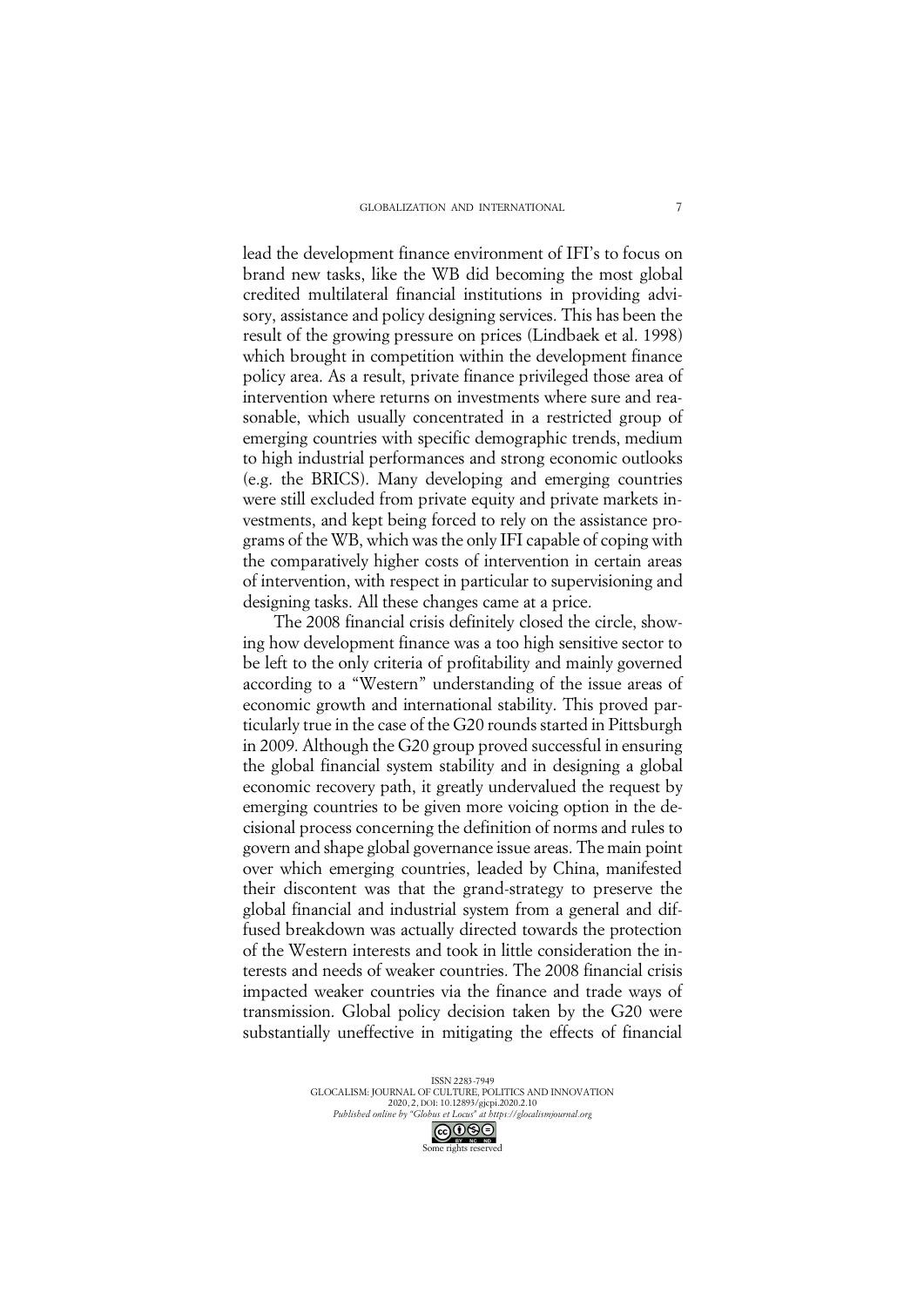flows crunch, lowering possibilities to access bank credit to finance development projects, or to tackle the effects of sinking industrial productivity for those countries that was mainly relying on export-oriented growth models, like industrial China or mineral-exporting African States. After two decades of rampant market-driven globalization, the 2008 financial crisis was thus the turning point where emerging countries decided the time had come to set and implement their own strategies to promote their own development and growth models in a globalized world. This process soon took the aspect of a moderate contestation of the western-based global governance model and of the existing IFIs framework. The failed reform of the World Bank can be seen as the biggest among the motives inspiring the contestation.

### THE FAILURE OF THE WORLD BANK REFORM PROJECT

Soon after the great financial crisis in 2008, in 2009 the World Bank's President Robert Zoellick established a commission, whose role was to investigate ways of "Repowering the World Bank for the 21<sup>st</sup> Century" (Zedillo 2009). The very task of the Commission, led by the former Mexican President Ernesto Zedillo, was to review a possible reform package of the World Bank according to the requests for a general reform of financial global governance and global financial institutions to be presented to the forthcoming G20 forums in 2010.

Not surprisingly, the elements identified by Zedillo as the main points of weakness for the World Bank Group became the manifesto of developing countries' call for protagonism in international development finance, given that the G20 failed to adopt the recommendations of Zedillo for an effective pluralist reform of the World Bank Group.

Zedillo particularly focused on two main issue areas for the reform of the World Bank Group, specifically the bank's Governance and Mandate.

In his review, Zedillo acknowledged that the governance and the decision-making process of the World Bank were excessively exclusive. He traced the causes of this exclusiveness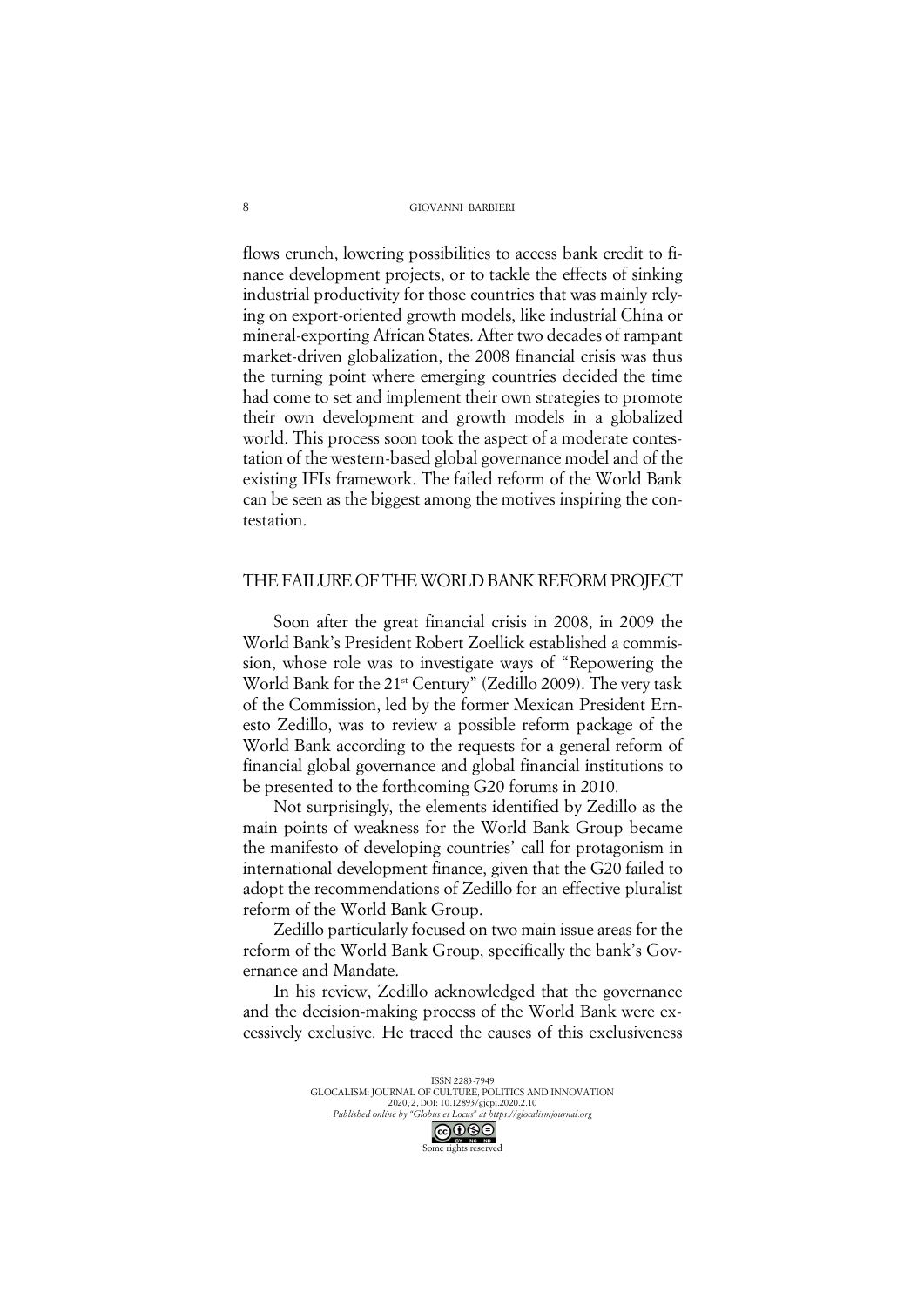up to the existence of an appointed Governing Board, a disproportion between developing and developed countries voting shares and the existence of a permanent US veto power. Moreover, he pointed out that the US prerogative in appointing the WB president (as well as the equivalent EU prerogative in the IMF) should have been abolished in favour of a more transparent merit-based system of leadership selection with clear principles of representativeness (Zedillo 2009: 29), and that the funding base of the WB should have been expanded, in order to remove the long claimed existence of conflicting interests between shareholders' financial interests and developing countries' investment needs. The proposed reform of the governance model would have abolished the appointed board of governors, in favor of an elected ministerial board, and would have diminished the seats occupied by EU countries, consolidating them down to 4 from 8. A last fundamental point, was the necessity to equalize the voting shares among developed and developing countries, following a 50-50 ratio. The two G20 forums of September (Seoul) and October (Istanbul) 2010 eventually rejected this reform package, according developing countries a small 3 per cent increase in voting shares. That was an unsatisfactory accomodation, mainly driven by the banks main shareholders' concern that the long claimed capital boost to make the World Bank effective in satisfying the financial needs of developing countries would have diluted developed countries' control over the bank itself. Not surprisingly, the most active countries in calling for a Bank's capital boost were China, Russia, Argentina, India and Brasil, claiming for a voting parity between lenders and borrowers.

The main challenge for lenders countries was that with growing fiscal constraints their economies were facing, it would have been hard for them to take part in the bank recapitalisation standing at pace with developing countries capital topping capabilities. Basically, it was a matter of bargaining better governance models with mandate prerogatives. Lenders countries were, and actually are, uncomfortable with the idea of loosing prerogatives concerning the concessions of loans and the conditions pending on them, while middle-income and fragile countries were, and are, increasingly interested in obtaining a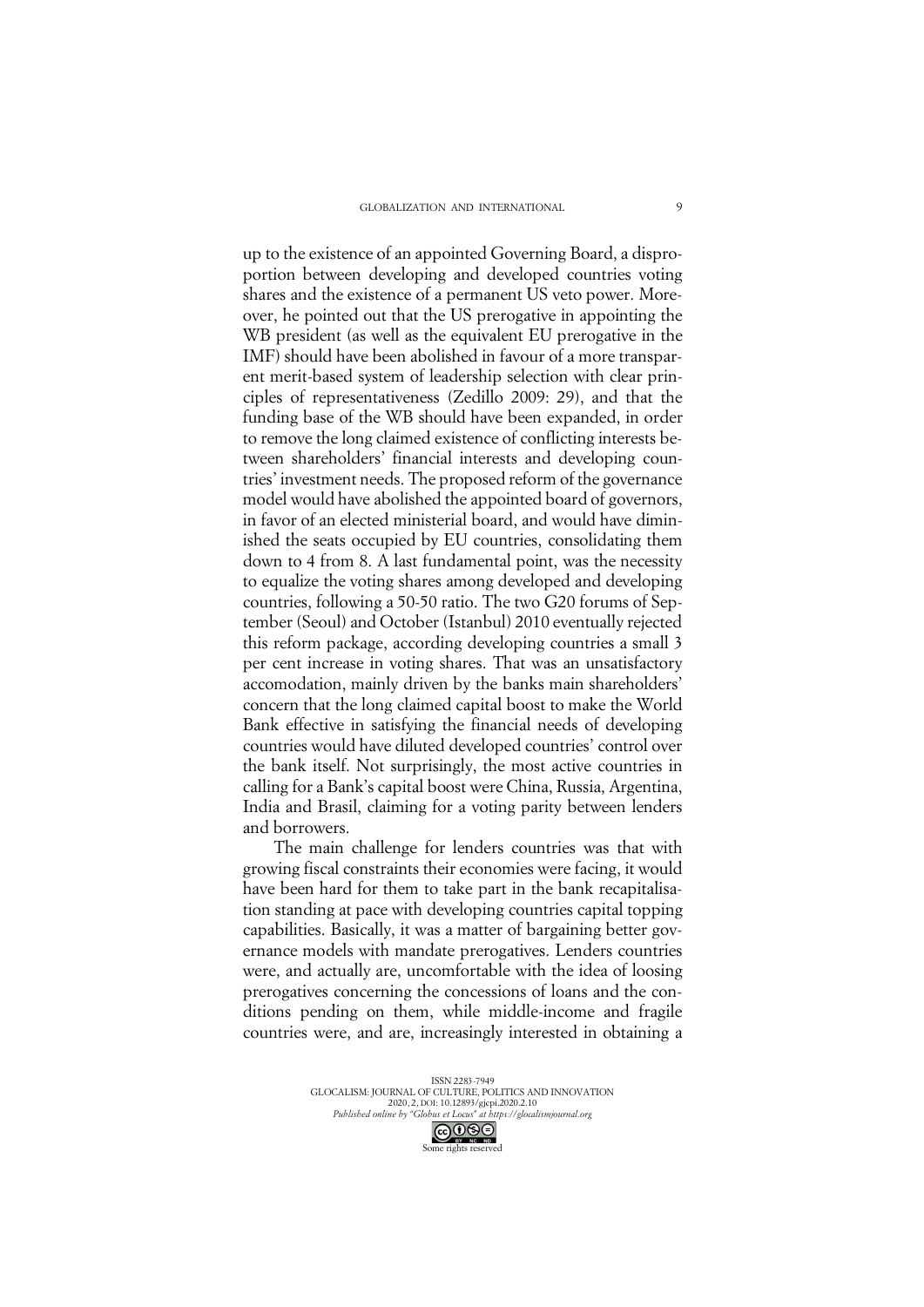more favorable institutional framework to advance and satisfy their needs of Global Public Goods and infrastructure investments.

In the aftermath of the 2008 Great Financial Crisis, what it was produced around the World Bank reform proposal was a substantial clash between national interests of qualitatively different countries, which resulted in the definitive reluctance of developed countries in giving developing countries a greater role in the World Bank group.

# THE CASE OF CHINA AS AN ALTERNATIVE PLAYER IN INTERNATIONAL DEVELOPMENT FINANCE

Since 2000, the role played by People Republic of China in sustaining development finance across Low Income Countries (LICs) has been impressive. Clearly, it stepped up after the 2008 great financial crisis, when traditional lenders' aids retrenchment let China improve its international position as development finance lender, especially in Africa, which is traditionally intended as the main recipient of "concessional" lendings by the World Bank. According to estimates, between 2000 and 2014 nearly 89 per cent of Chinese global lendings in development finance has gone to African concessional borrowers (Dreher et al. 2017), totalling \$121 billion. The figure is much more significant when it comes to quantify the total volumes of Chinese international lending (concessional and non-concessional including DAC and MDBs' operations), that amounted to \$273 billion for the same period, financing 3,485 projects in 6,190 locations across 138 countries (Blum et al. 2018). The largest part of these financing operations has been carried out through the two main Chinese policy banks: the ExIm Bank and China Development Bank.

In October 2014, People Republic of China closed the circle by taking the initiative in international development finance and by establishing the Asian Infrastructure Investment Bank (AIIB). The AIIB was conceived to give developing countries the opportunity to get access to infrastructure investments loans. The growing consensus about the necessity for change in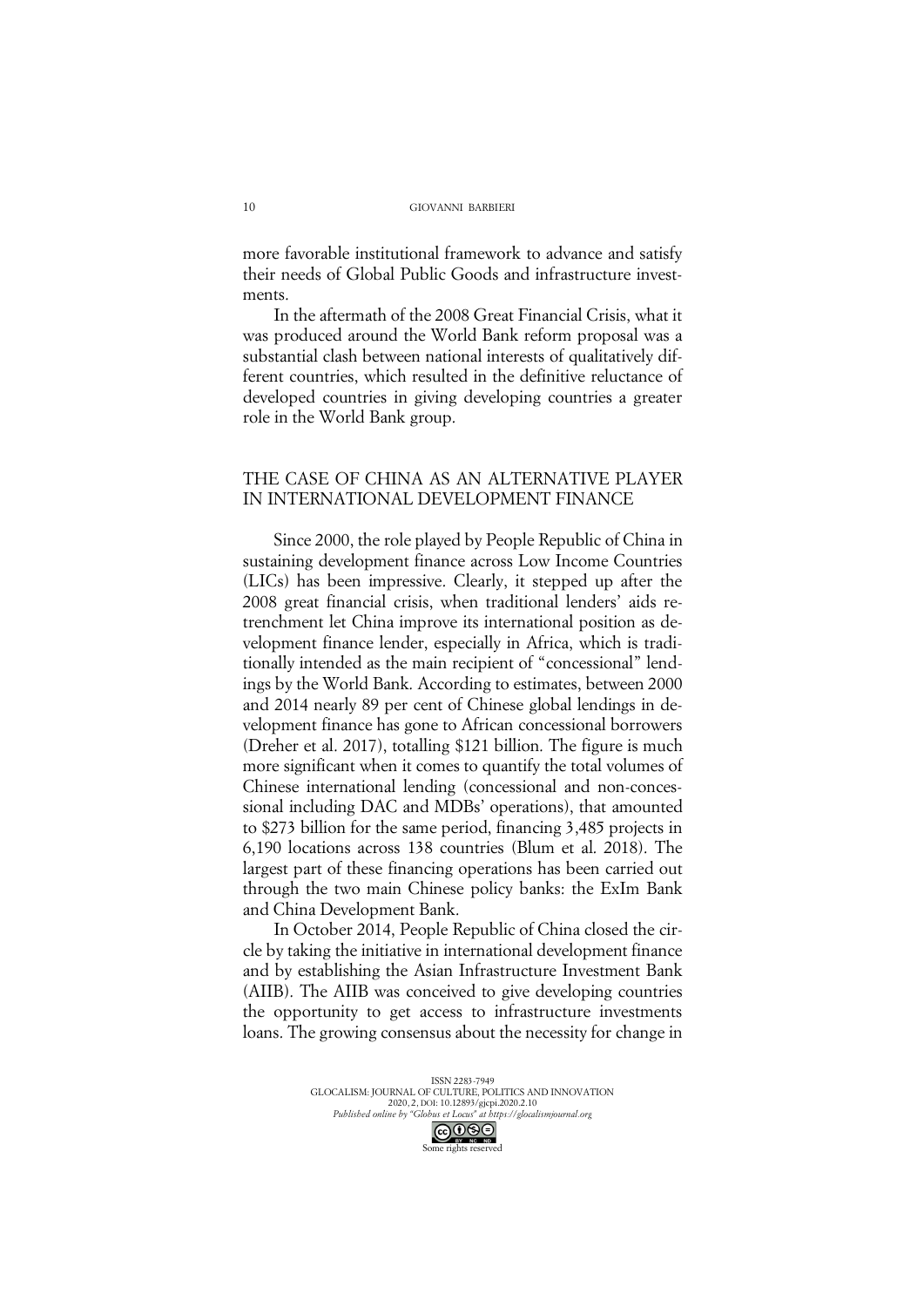the global governance of development in the context of growing infrastructural investment needs and opportunities led to the inception of the new bank.

Even if AIIB follows the path of regional MDBs that are flourishing in regionalist experiences, it differs from its existing counterparts in that it is run by China that, in common terms, is considered an emerging country. This specificity acquires even more relevance if one thinks that MDBs are state controlled banks or, at best, banks where the major shareholders are national governments, with public balances backing their capitalization. This means that, for the first time in the brief history of global multilateral institutionalism, an emerging country took the initiative in a critical sector, signalling that some kind of power shift is occurring within the international system and within the International Financial Institutions Framework. This point makes a great difference considering that, following the path of the Washington Consensus spirit, most MDBs, especially the World Bank Group (WBG), gradually shifted from the provision of finance flows to the provision of technical assistance in what concerns the planning and realization of development investment projects. AIIB, instead, provides both financial and technical assistance to borrowers, trying to set a brand new governance model of development finance at the regional level.

Even more interesting, AIIB's first declared mission is to boost infrastructure investments in emerging countries, at a time where existing western-led institutions are struggling to invert the path of infrastructure investment disengagement previously adopted.

On a projected global total infrastructure investment need of nearly \$94 trillion for the period 2016-2040, Asia would absorb nearly half of that amount, around \$50.770 trillion. China alone would absorb \$28 trillion, more of the half of the Asian quota and about 32 per cent of the global total<sup>1</sup>. These huge finance requirements for the growth of developing countries have had a heavy impact on the considerable inertia of existing international financial institutions.

Twenty-one countries originally signed the Asian Infrastructure Investment Bank Articles of Agreement as founding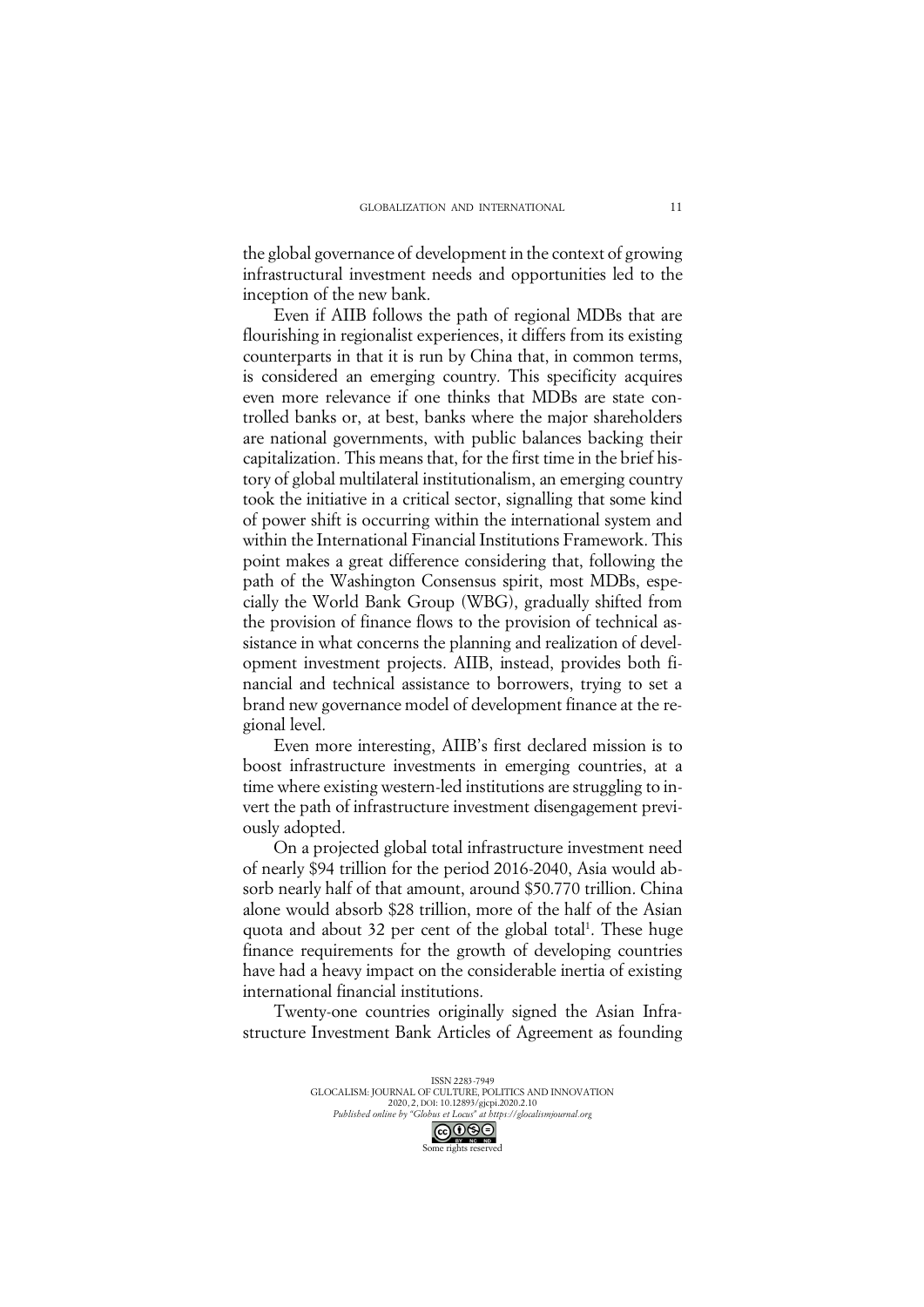members. It has an authorized capital of \$100 billion and a paid-in capital of \$50 billion on a 20 per cent ratio and the rest callable. Since its creation, AIIB experienced some forms of ostracism by the United States, who prevented countries like South Korea, Australia, Germany, Great Britain, France and Italy to sign in. However, a massive influx occurred in April 2015, a situation that marked the moment in which "the United States lost its role as the underwriter of the global economic system" (Summers 2015). Membership to the AIIB is 45 regional members (totalling 73 per cent of voting shares), 37 non-regional members (totalling 26 per cent of voting shares) and 21 prospective members, for a total of 103 members.

It can be said that the AIIB's governance rules resembles the proposal made by Zedillo for the World Bank reform. On the side of governance rules, within the AIIB China enjoys the supermajority in voting rights, detaining 26.5 per cent, having a "de facto" super-veto power<sup>2</sup>. While at first sight it can be considered controversial given the principle set by the Zedillo proposal of a governance reform for more voicing within the World Bank, the Chinese veto power in the AIIB is perfectly coherent with the Zedillo proposal, at least from the point of view of Chinese policymakers. Since the Zedillo proposal was rejected in its most revolutionary provisions, the creation of the AIIB was conceived as an institution building process aimed at promoting "Asian Interests" against the Asian Development Bank inclination in accommodating with the western needs. It is worth noting that the Chinese voting rights supermajority in the AIIB is perfectly coherent with the voting (and vetoing) power of Japan and United States in the ADB (both with 15.6 per cent each). The rules governing the executive structure of the Asian Infrastructure Investment Bank are designed to grant the major shareholders an outsized governance role in the Board of Directors, formed by twelve members. Among the members of the Board, nine shall be elected by the Governors representing regional members and three shall be elected by the Governors representing non-regional members. Clearly, while China keeps its supermajority privilege, regional members are far more privileged than non-regional members in what concerns representation, given that the regional constituencies that are needed to

> ISSN 2283-7949 GLOCALISM: JOURNAL OF CULTURE, POLITICS AND INNOVATION 2020, 2, DOI: 10.12893/gjcpi.2020.2.10 *Published online by "Globus et Locus" at https://glocalismjournal.org*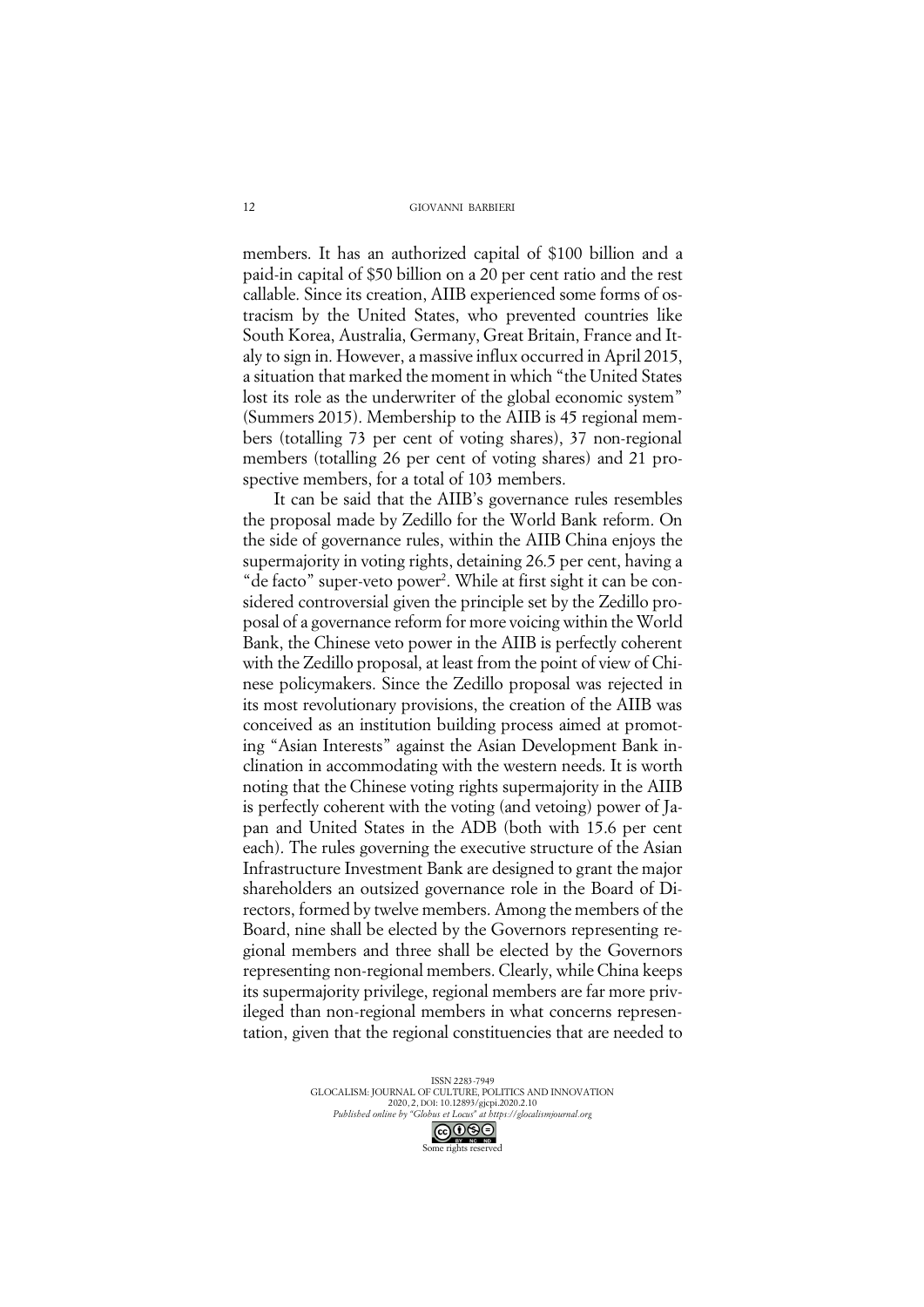elect the directors overwhelm the non-regional constituencies in terms of voting power.

As Bräutigam and Gallagher highlighted, the new MDBs gave the opportunity to all participating countries to fulfill their own national interests (Bräutigam and Gallagher 2014). On the Chinese part, this means prioritizing the investment streams concerning railways, highways, power plants, maritime ports and digital infrastructure, in order both to sustain its network of supply chains and to further internationalize its economy.

The AIIB mission is two-folded. The first one is to let China extending its economic and financial sphere of influence across the Asian regions and, eventually, to strengthen its international position in front of emerging and developing countries.

Secondly, China is clearly trying to exploit the AIIB as an institutional forum where it can exert its leading role among developing countries. The first and foreseeable goal for China is to develop a brand new set of economic and financial rules. This would be new normative framework stands in an odd position with the traditional western-shaped normative framework and is the most direct response to western unwillingness of reforming it. This specific strand of Chinese multilateralism, while being a win-win option on the side of infrastructure investments and opportunities of economic development for the vast majority of Asian countries, could reveal its weaknesses in the long run because of the ambivalent nature of Chinese politics. What is probably raising concerns among those involved in the debate is the continuous rhetoric about "next practices" (Maasdorp 2015) and "good practices" (Jiwei 2014) put forth by the apex of the new MDB. While "next practices" signals the intention of going beyond the existing best practices that are currently applied in development finance, "good practices" refers more to the political level than to the technical one. One of the most debated and controversial issues is the AIIB's its lack of awareness about environmental and social issues, as well as its substantial *nonchalance* in ignoring NGOs in its decision-making processes (Santos 2016). To this respect, one substantial point of interest in the issue of regional multilateral development banks is their capability to overshoot the traditional rigidity that characterizes MDBs operations, notably concerning guarantees

> ISSN 2283-7949 GLOCALISM: JOURNAL OF CULTURE, POLITICS AND INNOVATION 2020, 2, DOI: 10.12893/gjcpi.2020.2.10 *Published online by "Globus et Locus" at https://glocalismjournal.org*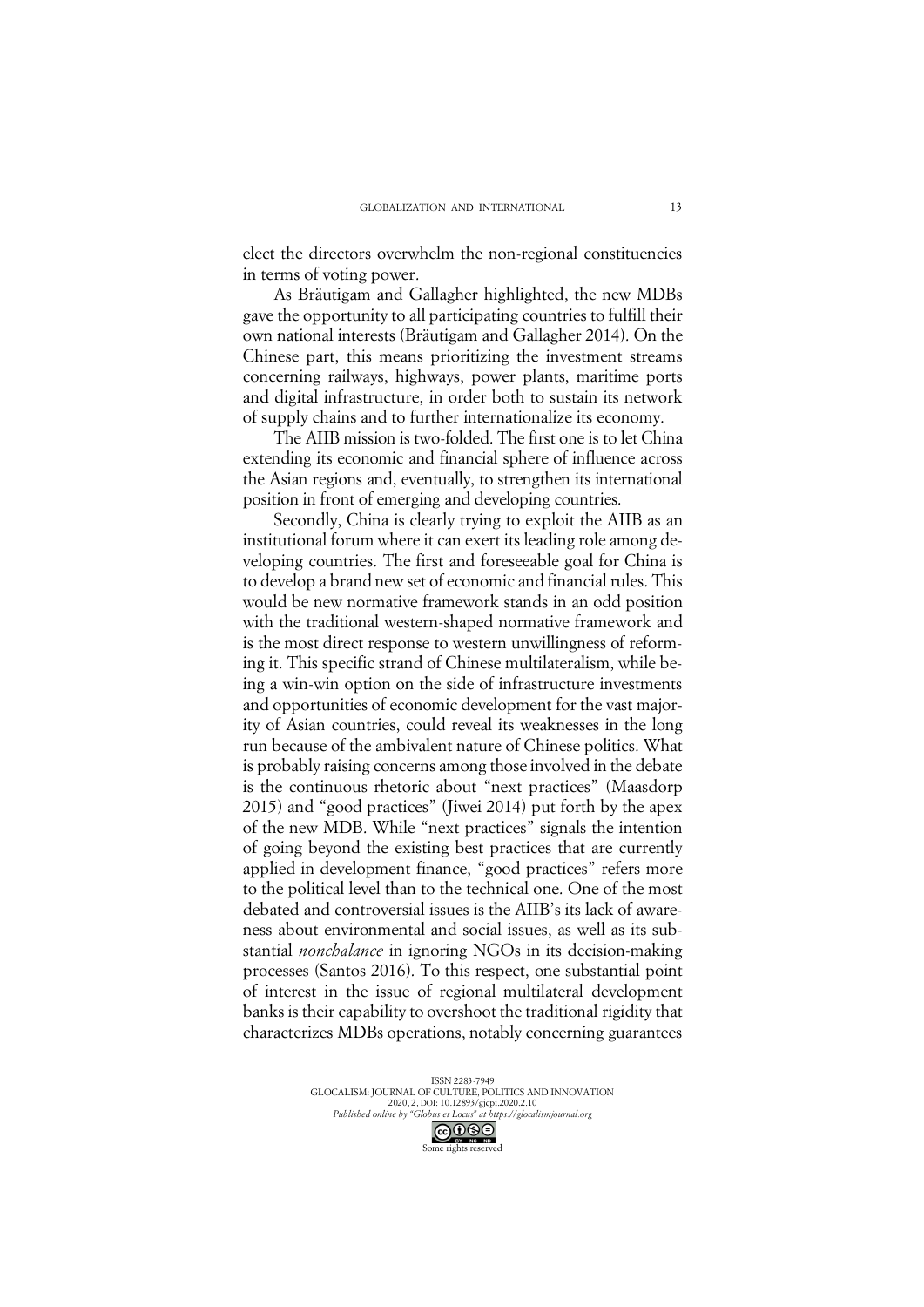on projects financing (Humphrey, Prizzon 2014: 19). This point is evidently marked within the World Bank, a circumstance that helps in explaining why most LICs and emerging countries growingly got dissatisfied with this institution. That is a point of major distress in MDBs activity given that borrower goals and needs could not be perceived as much important by donor institutions (Ahluwalia 2016), resulting in the adoption of far rigid financing schemes with respect to the guarantees/operational simplification trade-off. To this respect, the AIIB shows good intentions towards inter-institutional cooperation, as stated in their Founding Agreements. Moreover, it has joint funding on certain projects with the World Bank, the UK Department for International Cooperation, the European Bank for Reconstruction and Development, the International Financial Corporation and the Asian Development Bank. In the specific issue of simplifying development finance access for borrowing countries, the AIIB tried to set this balance by learning from previous experiences and setting less rigid operational frameworks. Notwithstanding AIIB efforts in this field, the point at stake is that simplification must meet basic coherence guidelines, in order to satisfy the reach of the outlined goals and the borrower accountability (Koch, Molenaers 2015). This is a long-debated topic, which partly contributes in explaining lowering levels of IFI's budget support and growing levels of technical assistance solutions.

### **CONCLUSION**

This analysis of the evolution of development finance with respect to the World Bank Group and the China-led initiative of the AIIB does not pretend to be conclusive and satisfactory, given that it is an *in fieri* process and still debated at the level of policy-shaping actions to redefine the international MDBs cooperation environment. For this reason, instead of conclusions, it would be more appropriate outline some evidences emerging from this brief analysis. The main evidence is that, since the 90s, the globalization process assumed the characteristics of a west-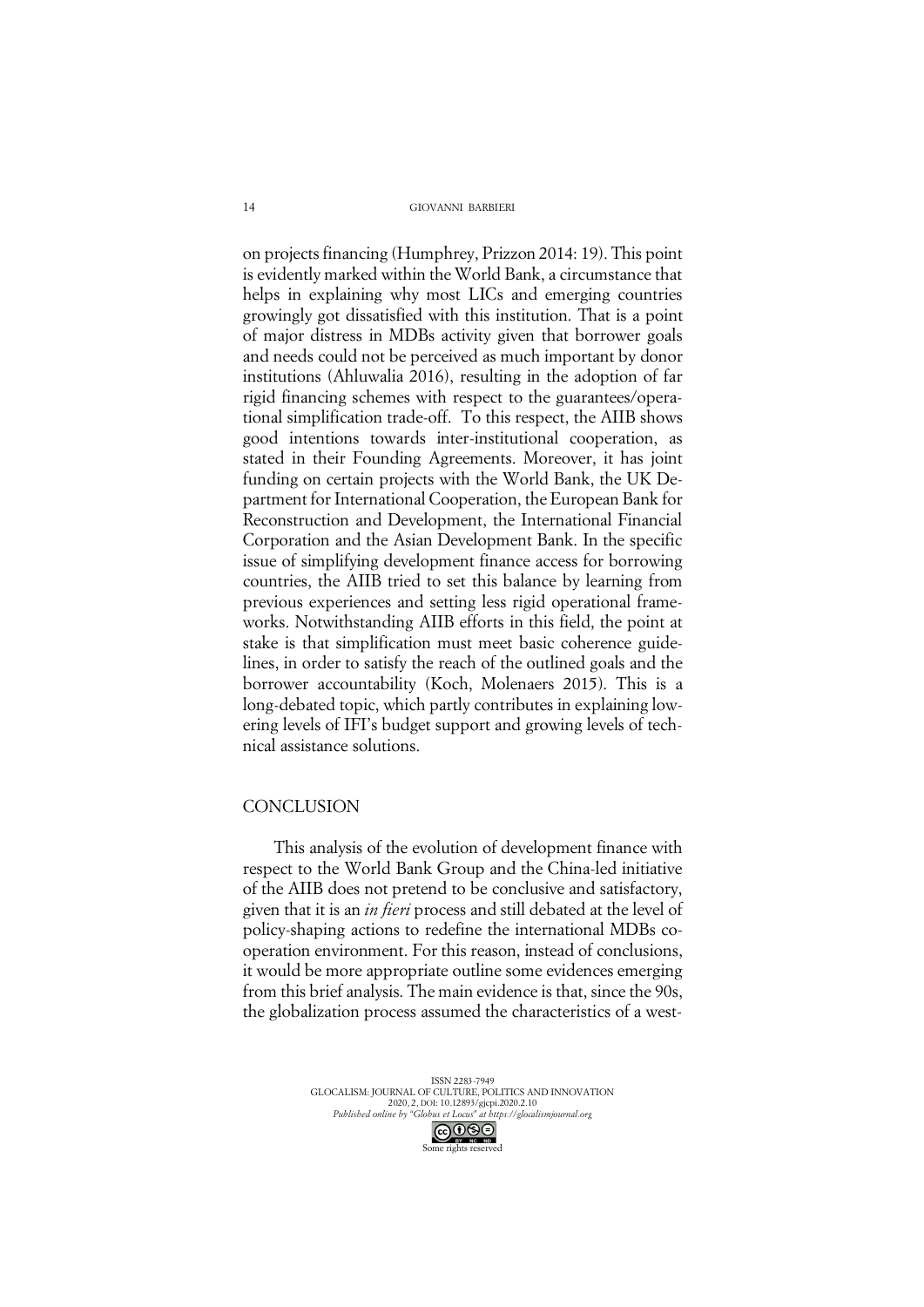ern-led globalization and, more precisely, of a United States tailored globalization (commonly labelled as neo-liberal globalization). The principles inspiring the Washington Consensus were perfectly fit to accommodate the interests and needs of developed countries, but proved ineffective in giving more voice to developing countries. In particular, much of the discontent with the current order was due to the perception of developing countries of being "undesired" guests in the international decision rooms.

Moreover, the stress posed over the role of private actors in financing investment needs greatly reduced the ability of developing countries governments to negotiate on even basis within International Financial Institutions, leading to the idea that developing countries needed alternative Institutions if they could not take part in the reform of the existing ones. To this extent, the case of the AIIB brings the theme of development finance back to the lower level of governmental action, in that the Governance model of the bank gives country officials much more voice than it happens in the World Bank or in the International Monetary Fund. This is not to say the birth of the AIIB rejected the globalization process. Instead, it would be more appropriate to say that the AIIB initiative (coupled with many other experiences, among which the New Development Bank is the most interesting) stands in re-addressing the path of globalization and in reorganizing the traditional issue areas of global governance. In the specific case of the AIIB, the Bank's activity is likely to be aimed at regionalising Asian development finance, differencing its activity from the Asian Development Bank, which is framed within a global multilateral institutional framework with a disproportionate power of a non-regional member like the United States. Regionalising development finance means prioritizing regional members needs and, eventually, taking initiatives that are not necessarily shared by all members. Given this trend, it is possible to say that Chinese initiatives in development finance issue area is not necessarily a rejection *tout court* of globalization. Instead, it can be considered a contestation of the current universalistic conception of neo-liberal globalization. To a lesser extent, China's behaviour could be understood as a tentative effort to shape a form of globalization by

> ISSN 2283-7949 GLOCALISM: JOURNAL OF CULTURE, POLITICS AND INNOVATION 2020, 2, DOI: 10.12893/gjcpi.2020.2.10 *Published online by "Globus et Locus" at https://glocalismjournal.org*

> > Some rights reserved

15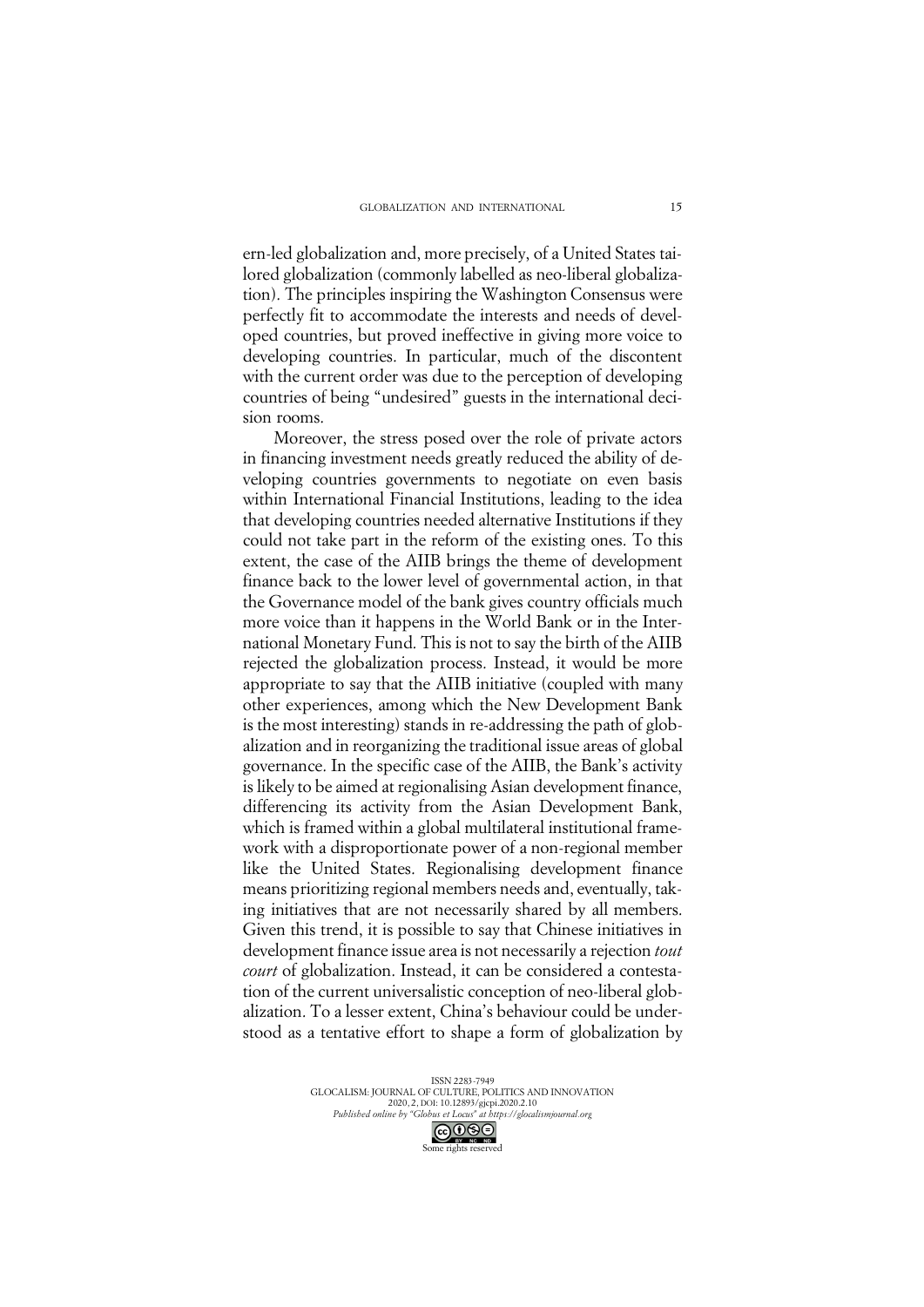other means. To be sure, the Chinese approach does not discard multilateral practices, at least in what concerns the exploitation of international fora and institutions to resolve disputes and to address specific international challenges. What is actually at stake, for China as well as for emerging countries, is finding new ways to behave multilaterally, according to a pluralist understanding of international affairs management and differently from the current "universalistic" neo-liberal globalization framework. The current international multilateral framework is, indeed, a typical product of the American post-war international order established in Bretton Woods. Such experiences like the AIIB represent efforts to move beyond current standards, rooted both in norms and values embodying the western view, perception and understanding of international affairs. In this sense, multilateral development banks, thanks to their fundamental multilateral vocation, could be a powerful institutional stimulus to readdress the direction of the globalization process and to develop new institutional approaches to global governance main issue areas. The point at stake in the MDBs international framework is paving the way for a renewed cooperation among institutions, in which different levels of expertise developed on the regional field should be pooled in a systemwide global network. The successful trend in regional MDBs flourishing reflects the changing situation in development finance. Instead of considering regional experiences as a major threat for the traditional development finance architecture, they should be integrated within a renewed inter-institutional governance framework in order to tackle in an effective way the emerging international challenges with which all countries are faced.

### **NOTES**

<sup>1</sup> All the data are sorted and collected by GIHub, Global Infrastructure Hub. GIHub is a G20 initiative. The reported data are published in the Global Infrastructure Outlook 2017 (https://outlook.gihub.org).

<sup>2</sup> Chapter 5, article 28.2 (ii) of the AIIB's Articles of Agreement: "a supermajority vote shall require an affirmative vote of two-thirds of the total number of Governors, representing not less than three-fourths of the total voting power of the members".

> ISSN 2283-7949 GLOCALISM: JOURNAL OF CULTURE, POLITICS AND INNOVATION 2020, 2, DOI: 10.12893/gjcpi.2020.2.10 *Published online by "Globus et Locus" at https://glocalismjournal.org*